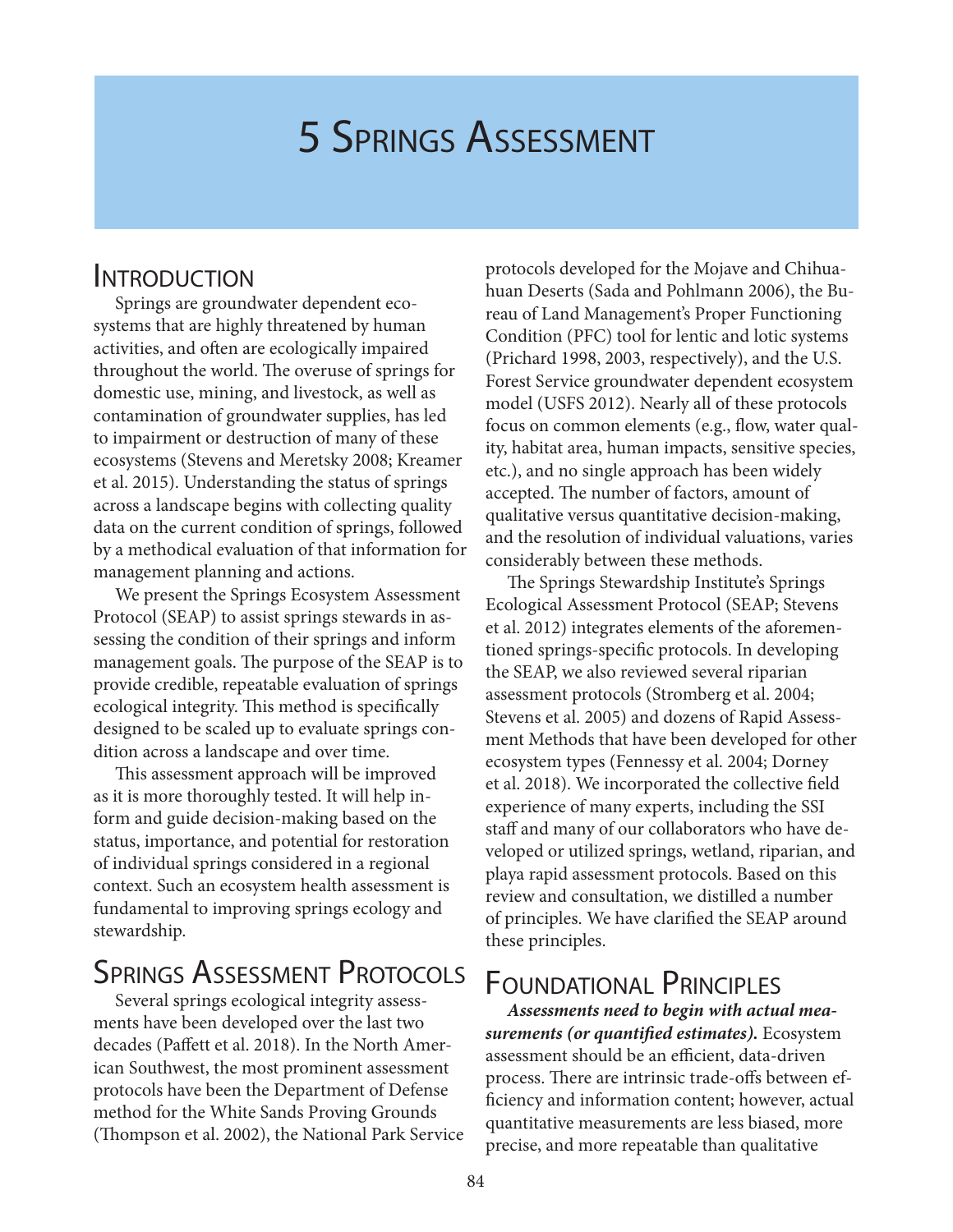evaluation procedures. We recommend the measurement of a rather wide array of ecological and anthropogenic impact variables, including flow, water chemistry, native and non-native species distribution, and other variables of management interest. We recommend using the Springs Inventory Protocol to fulfill this requirement.

*Assess the site deviation from the natural condition.* When completing a SEAP, the inventory team assesses the degree to which the site condition differs from that hypothesized to be the natural condition.

*Begin with the geomorphic context.* The comparison between current site condition and "natural" condition should begin with evaluation of the geomorphic context. There are several reasons for this. First, springs are best classified based on their geomorphology. This is because the geomorphology of the spring is a strong indicator of how it functions and interacts with the surrounding landscape. Also, springs geomorphology does not readily change without direct and dramatic human intervention (e.g., a helocrene spring can be excavated to form a limnocrene spring, and groundwater overdraft can create a hypocrene spring out of any other springs type). In contrast, the hydrology and biota of a spring are moving targets, often varying dramatically among seasons and years, with or without human intervention.

*Assessment should be based on existing conditions, not potential conditions.* Future conditions at springs are not predictable, and therefore the assessment team should evaluate existing conditions and threats, not potential ecosystem responses to future conditions.

*Use reference sites to understand and recognize natural springs condition.* Reference sites are useful to achieve a variety of goals. They can be used to examine and understand the range of natural variation in ecosystem variables, to scale SEAP scoring, and to train assessment team members. Analyses of reference site data are likely to reveal information gaps and biases about causal relationships and human impacts (Brinson and Rheinhardt 1996). In most landscapes, reference sites have yet to be designated. To remedy this problem, a panel of independent authorities

may be convened to recommend sites and characteristics that are geomorphically and ecologically functional and consonant with expected natural conditions.

Reference sites are best located in parks, wilderness areas, and other protected landscapes, and should be georeferenced, described in detail, assessed using the SEAP, and used to scale the scoring of similar types of springs. The array of reference types should include different springs types, be distributed across elevation, slope, and aspect, and be relatively free from conspicuous anthropogenic impacts, especially livestock grazing, water diversion, pollution, roads, and ground water extraction.

*Assessment should be repeatable by different inventory teams.* Without repeatability, the results are relative and of little use for comparisons, long-term planning, or stewardship. There are two aspects to achieving this metric. First, the assessment should be designed with well-defined, clearly worded rating criteria for evaluating springs ecological condition. Clearly defined criteria reduce human error, miscommunication, and drift in evaluation technique. Second, and just as importantly, the assessment team should be properly trained to conduct the assessments.

*Individual ecosystem characteristics should be rated separately, and those ratings should build to a rating for the entire springs ecosystem.* A single composite site score is useful for judging site health and developing regional restoration priorities. However, it is important to recognize that a single summary score should not constitute the final interpretation of ecosystem condition. For example, a springs ecosystem may be functioning well physically, but be biologically degraded. Alternately, a springs' hydrology and geomorphology may be highly altered, but the ecosystem may still support a high diversity of native species. To fully understand a site's ecological condition and make management recommendations, it is crucial to examine category scores as well as the overall site score.

*Springs management goals should be considered when interpreting site condition scores.* While the basis of the SEAP is comparing the site condition to an unaltered, "natural" condition, it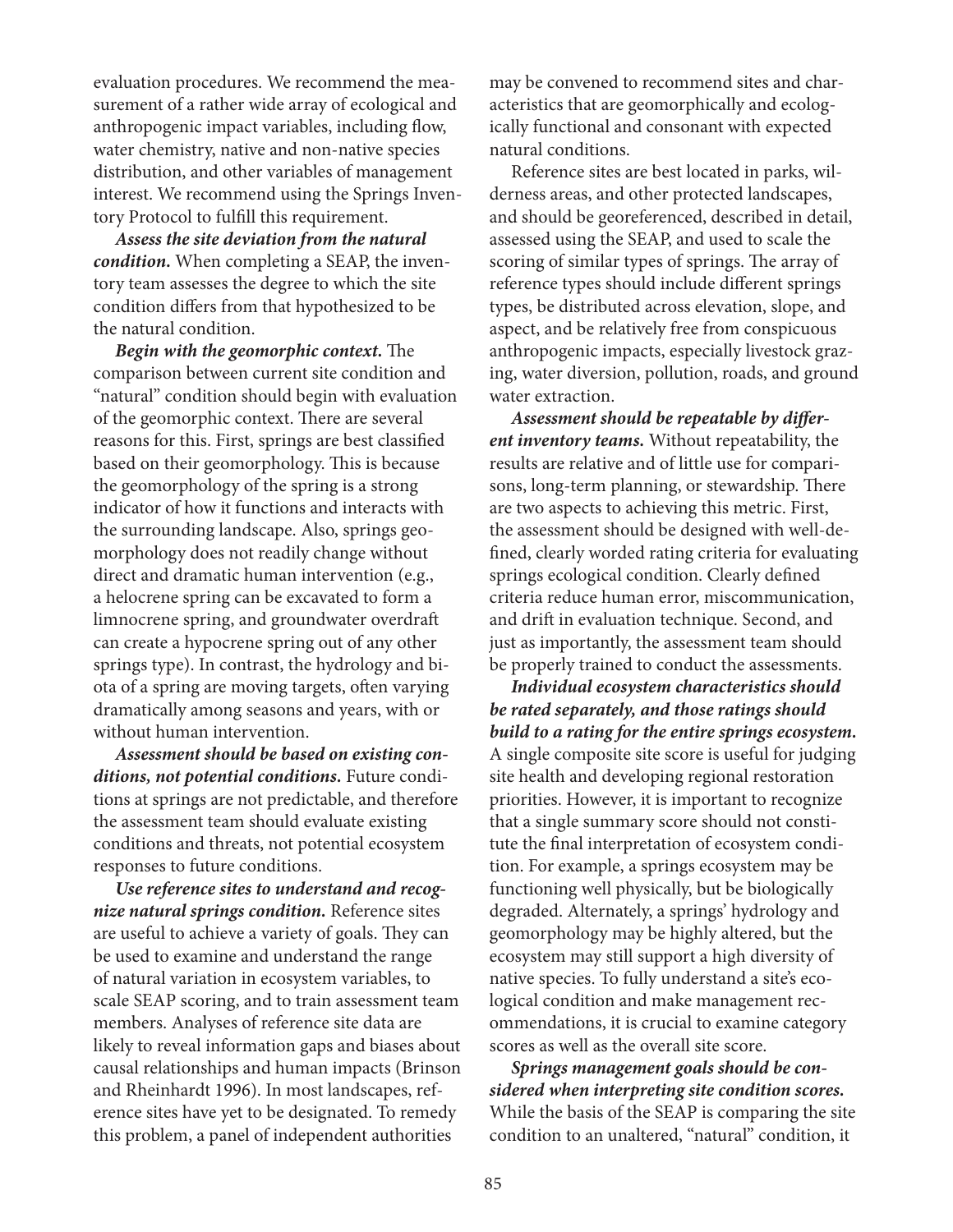is important to remember that springs are frequently managed for specific purposes. In many cases, successful implementation of management goals will create conditions that are farther from "natural," leading to lower assessment scores. In these cases, we recommend using the SEAP results as guidance for seeking a balance between anthropogenic management goals and ecological function.

*SEAP Refinement*. We recognize the SEAP to be a pilot effort, one that undoubtedly will be refined through additional data analyses and review. Testing and review is needed and welcomed to guarantee its continued scientific relevance, cost-effectiveness, and flexibility. Such revisions will help improve land, wildlife, cultural, and socioeconomic resource management (Rapport et al. 2003).

### Conducting A SEAP Analysis **Overview**

The assessment process should begin in the office by compiling background information on the springs in the landscape of interest (see Pre-Field Activities, below). This information is used to understand the landscape context of the springs and to prioritize sites for inventory and assessment.

 Once sites are selected, they should be visited and inventoried using the Springs Inventory Protocol. This data is used to produce site summary reports and also directly informs the SEAP.

Surveyors should complete the SEAP scoring after completing the Springs Inventory Protocol. Scoring should be completed on-site in the field, or immediately afterwards, while memory of the site is fresh.

The entire SEAP assessment process uses four suites of information. These are: 1) background information gathered prior to the field site visit; 2) the results of the Springs Inventory Protocol; 3) The SEAP field form, which includes 42 variables covering 6 categories; and 4) the SEAP Scoring Criteria document, which guides the team on scoring each assessment question.

Each step and component in the SEAP scoring

process is described below.

#### **Assessment Team Composition**

The SEAP is designed to be conducted by a team of experts or highly trained technicians, and scoring is based on the expectation that the team will make informed and unbiased scientific judgments about the site (Stevens et al., 2016). The team should include expertise in hydrogeomorphology, aquatic biology, riparian ecology, and sociocultural issues. Team members should be thoroughly trained in: springs inventory, classification, and assessment techniques; interpretation of geomorphic consistency; and detecting subtle site historical impacts. The team should be informed as to regional background data (below). A team leader should be designated who is responsible for oversight, team safety, and data wrangling.

#### **Pre-Field Activities**

Dedicated office time is required prior to the field visit to compile background information on the springs in the landscape of interest. This will aid in site selection and also will provide a valuable regional context for the interpretation of site conditions when in the field.

In order to effectively evaluate springs ecological functionality, it is necessary to understand the regional cultural, hydrogeological, biological, and cultural context in which the springs exist at landscape and regional scales.

#### **Springs Distribution**

Springs distribution should be compiled and integrated through a Geographic Information Systems (GIS) analysis. This step is crucial for planning field logistics. If possible, georeference springs source elevations to 3-meter accuracy. Such accuracy is necessary for groundwater modeling.

#### **Cultural Context**

Incorporation of cultural expertise will contribute to the inventory and lay the groundwork for the compliance activities often needed for restoration. Traditional Indigenous on-reservation and off-reservation land use history and practices should be compiled, as well as applicable archaeological and traditional cultural property infor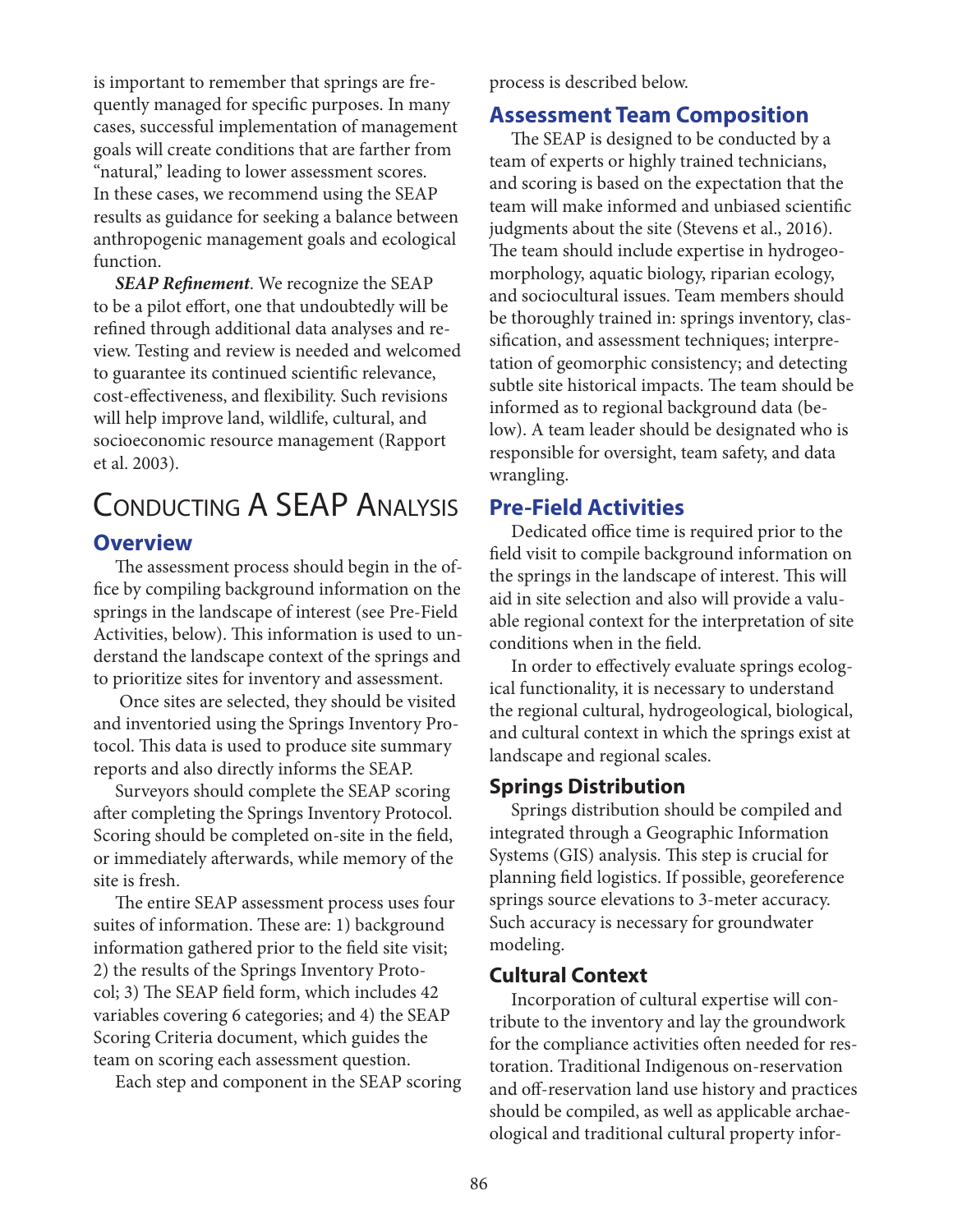mation in the study area.

#### **Historical Land Use**

The historic role of natural and anthropogenic land uses and disturbance plays a strong role in existing ecosystem traits and functions. However, the impacts of previous land uses are often difficult to interpret in the field. Therefore, we recommend compiling all information available on local and regional land use history, including: descriptions of prehistoric, historic, and traditional cultural uses and values; verbal histories of elders; matching of historical photographs; administrative history; contemporary land management, including well-drilling, springs piping, and road construction history; land and water rights ownership, state and federal groundwater management policy, and other legal issues; economic resources distribution; and current demography and economic trends.

#### **Aquifer Hydrogeology**

To better understand aquifer hydrology in the landscape of interest, it is valuable to summarize all available information on these topics: regional climate; regional and springs-specific geology; groundwater supplies and dynamics; springs distribution; groundwater and springs geochemistry; hydrography and trends in springs discharge; the extent of groundwater use, well distribution, ground- and surface water pollution, and spring discharge regulation; major surface flow event history; surface stream sedimentological history; seasonal trends in flow and water quality; basin soils; and any other relevant physical factors.

Numerical groundwater flow models, such as the U.S. Geological Survey's three-dimensional, finite-difference MODFLOW program (Harbaugh and McDonald 1996), use a series of equations for flow and water budgets to describe water movement through aquifers (Anderson and Woessner 1992). Modeling predictions for springs should be developed for varying climate conditions and groundwater extraction rates.

#### **Biological Context**

 Springs management is often focused on sensitive, threatened, endangered, endemic, and non-native taxa. Prior to field visits, it is useful to research and compile a list of species expected at the site. Separate lists of expected sensitive, threatened, endangered, and noxious or exotic species are also useful.

#### **Field Data Collection**

While the SEAP can be completed in the office by a steward who is extremely familiar with the spring, in most cases we recommend completing an ecological inventory of the spring prior to doing a SEAP assessment. A carefully executed springs inventory provides the data necessary to assess the site condition and verify the assessment. The SSI Level 2 Springs Inventory Protocol was designed to inform the SEAP assessment.

#### **SEAP Scoring**

#### **SEAP Field Form and Scoring Criteria**

Following the field inventory, the next step is for the team to fill out SEAP field form while still in the field. This form is included as page 9 in the SSI Level 2 Springs Inventory Protocol field forms. The SEAP field form guides the team through an assessment of the ecological integrity of the spring and includes space for the surveyor to provide management recommendations. The variables considered in the assessment are grouped into these six categories:

- Aquifer, Flow, and Groundwater Quality (AFWQ)
- Site Geomorphology (GEO)
- Habitat and Microhabitat Array (HAB)
- Site Biota (BIO)
- Freedom from Human Uses and Influences (FHI)
- Administrative Context (AC)

The first four categories describe the condition of the spring's natural resources, and the fifth category accounts for changes due to human activities. The sixth category, Administrative Context, is best evaluated through a discussion with the land or resource manager, focusing on the steward's expectations, desires, and level of satisfaction with the current status of the springs ecosystem.

Within each category, the surveyor ranks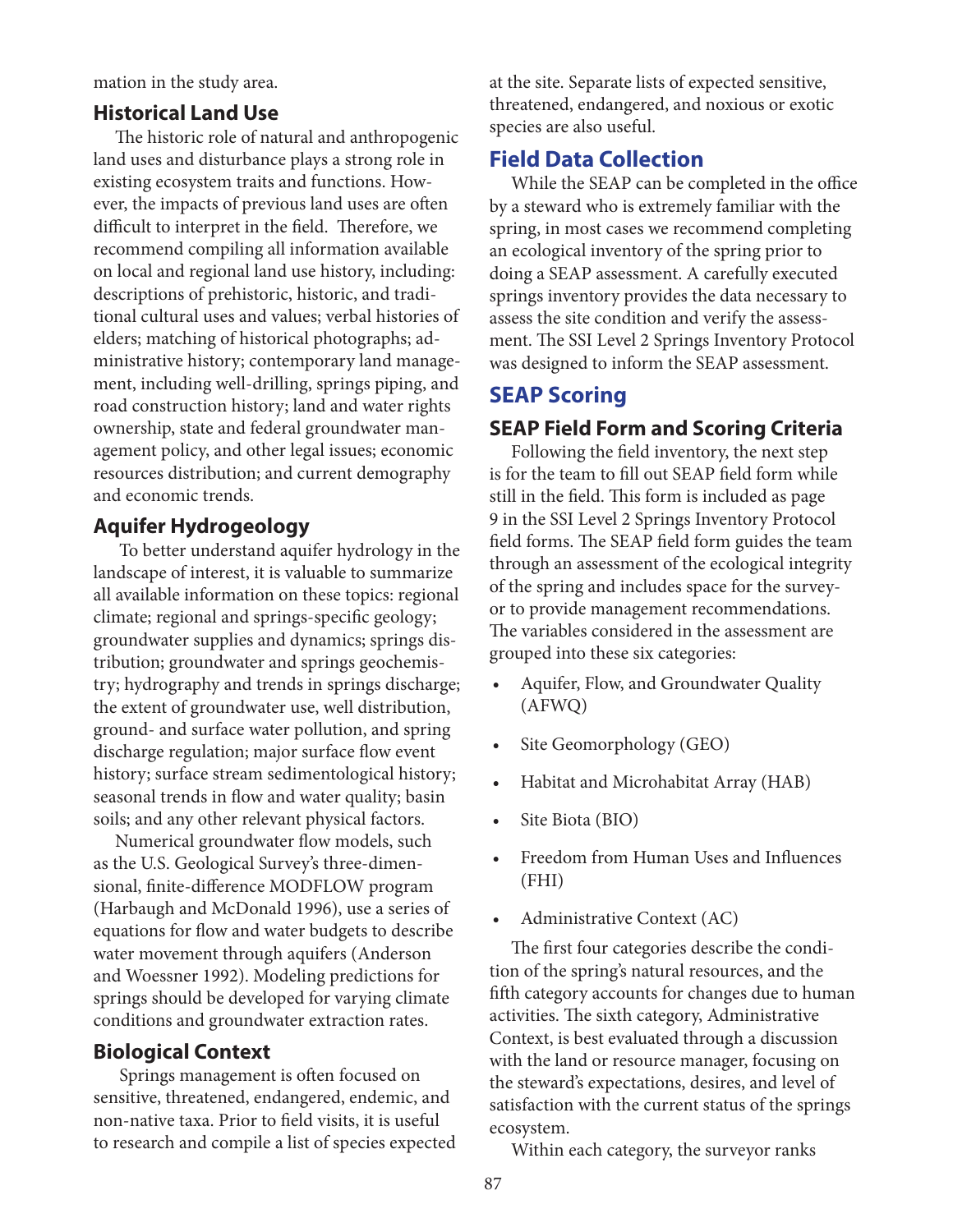the spring's condition and risk based on 5 to 8 variables. The rankings are assigned based on a 0 to 6 scale (Fig. 5–1). For the site condition assessment, a score of 0 indicates extremely poor condition and 6 indicates a pristine condition. For the risk assessment, a score of 0 indicates no risk whatsoever to the springs ecosystem, and 6 indicates extremely high risk (and likely unrecoverable conditions) to the springs ecosystem. Risk is interpreted as the potential threat or the "condition inertia" (the inverse of restoration potential) of the site condition associated with that variable. In other words, what is the probability that variable will remain unchanged? Condition scores below 4 indicate an impaired condition, and risk scores above 2 indicate elevated risk.

The assessment team should use the SEAP Scoring Criteria guide that defines the scoring criteria for each variable. Use of the same scoring guidelines for each assessment is crucial in order to be able to compare assessment results among springs and to detect trends in the condition of a spring over time.

In some cases, the inventory and assessment team may not have sufficient information in the field to answer a question but may, with additional office research, answer the question in the office. In such cases, leaving a score blank among the Assessment Questions signifies that the team is committed to promptly scoring that question when they return to the office. Also, some of the questions may not be applicable to a given

springs type. For example, a springbrook may naturally not be a feature of a helocrene ciénega. In such cases, those should be scored with the number 9, which indicates that assessing the variable would be inappropriate.

#### **Qualifiers**

Two qualifiers are important modifiers of SEAP scorings: dewatering a springs, and obliteration of the source area. These two qualifiers are included on the SEAP field sheet as variables AFWQ-0 and GEO-0. Answering either of these qualifiers with a "yes" response has the result of scoring the entire category with a condition of "0: Site is in extremely poor condition."

Discharge, whether seasonal or perennial, is a fundamental ecosystem component, and dewatering or flow augmentation strongly affects springs ecosystem characteristics. Springs and springs streams may support aquatic, wetland, and riparian vegetation, invertebrates, fish, and wildlife, as well as human uses (Stanford et al. 1996; Poff et al. 1997; Grand Canyon Wildlands Council 2002; Kreamer and Springer, this volume; Stevens et al. springs model, this volume). If a known perennial springs has recently been dewatered through aquifer depletion or pre-orifice abstraction, most functional components and processes are likely to be interrupted or eliminated (Stevens and Springer, this volume). Dewatering a springs system even briefly is likely to reduce or even eliminate aquatic and some

| <b>Condition</b>                                                          | <b>Risk</b>                     |  |
|---------------------------------------------------------------------------|---------------------------------|--|
| 0 Site is in extremely poor condition                                     | 0 No risk to site               |  |
| 1 Site is in very poor condition                                          | 1 Neglible risk to site         |  |
| 2 Site is in poor condition                                               | 2 Low risk to site              |  |
| 3 Site is in less than moderate condition                                 | 3 Moderate risk to site         |  |
| 4 Site is in moderate condition                                           | 4 Serious risk to site          |  |
| 5 Site is in good condition                                               | 5 Very great risk to site       |  |
| 6 Site is in excellent condition                                          | 6 Extreme risk to site          |  |
| 9 Unable to assess condition                                              | 9 Unable to assess risk to site |  |
| Fig. 5-1. General scoring guidelines from the SEAP Scoring Criteria docu- |                                 |  |

ment. The assessment team uses that document to score each of 42 variables listed on the SEAP field form. The team assigns a condition score and a risk score for each variable.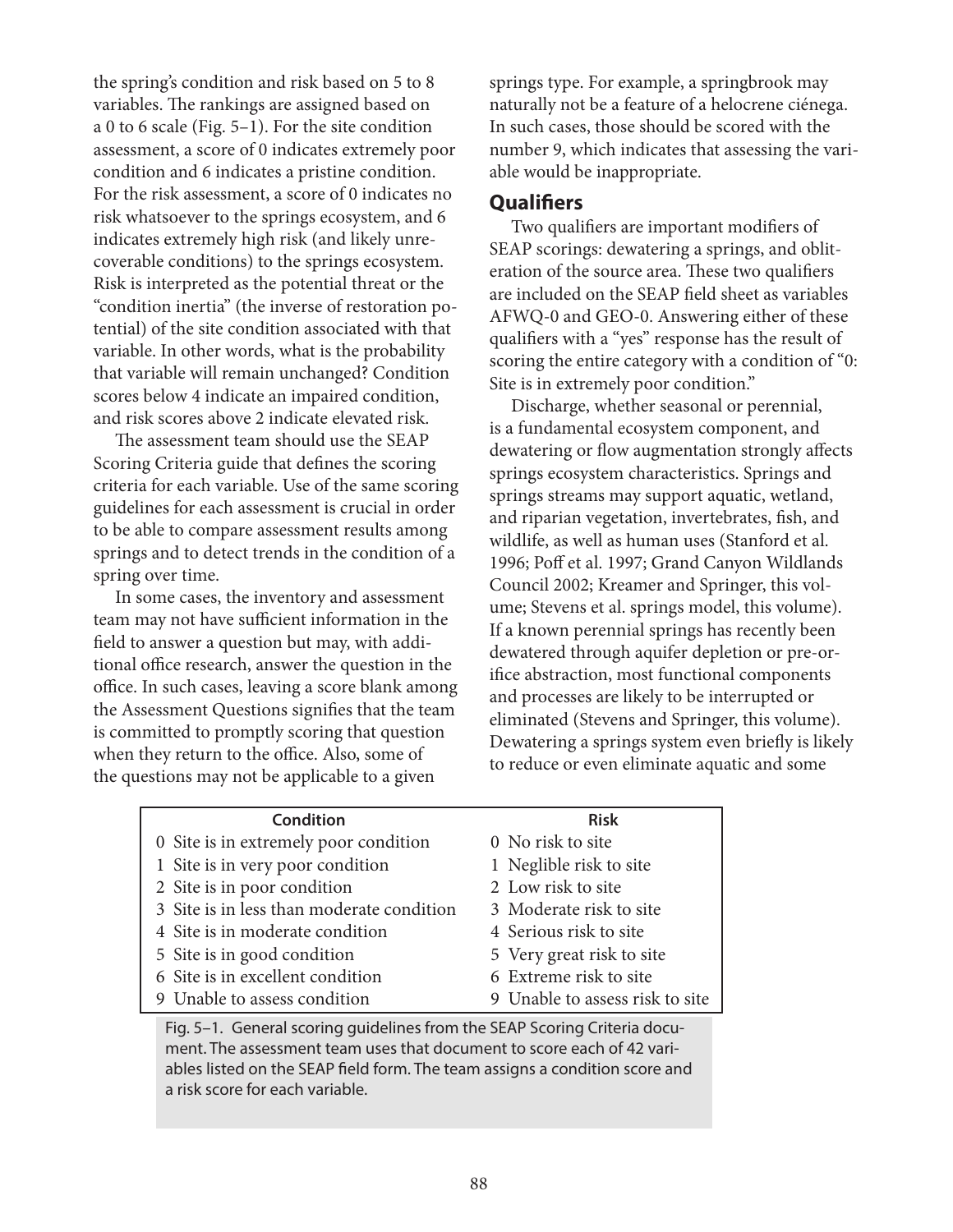wetland species. Prolonged dewatering will eliminate most or all springs-dependent species and alter site geomorphology (Unmack and Minckley 2008). Similarly, springs orifices are sometimes entirely obliterated by site or water development projects, including well drilling, water extraction, springhouse construction, and other human activities.

# Interpretation of SEAP **SCORES**

#### **Category Scores**

The first step to interpreting SEAP data is to calculate SEAP category scores. The result will be a single condition score and a single risk score for each of the six SEAP categories (Table 5–6 and Fig. 5–2). Springs Online will complete this calculation automatically once the SEAP data are entered. SEAP category scores are useful for quickly interpreting what type of management attention a spring might require.

#### **Composite Scores**

The three composite SEAP scores described below are useful for stewardship planning.

*The natural resource condition score* is calculated by averaging the AFWQ, GEOM, HAB, and BIO condition scores for an individual spring. This composite score provides a reasonable estimate of ecosystem condition, with sufficient detail to inform managers of specific areas of concern, particularly when calibrated against similar information from reference sites.

*The Freedom from Human Influences category condition and risk scores* provide insight into the impacts of humans on the site.

*The Administrative Context category condition score* is designed to serve a tool to facilitate dialogue with the steward(s), to determine whether the springs are providing expected resources and benefits to the owners.

SEAP scores provide indications to stewards regarding management issues and direction for prioritization at a single springs ecosystem or across a broader landscape. For example, a low natural resources condition score generally reflects habitat degradation at a spring. Springs

Table 5–6. SEAP category scores for Teresa Lake Spring in Great Basin National Park, Nevada, as assessed by an SSI field crew in September 2019. As is reflected in the high condition and low risk scores, the crew considered this spring to be almost pristine. SEAP category scores are useful for quickly interpreting what type of management attention a spring might require.

| Category                                         | <b>Condition</b> | <b>Risk</b> |
|--------------------------------------------------|------------------|-------------|
| Aquifer, Flow, and<br><b>Groundwater Quality</b> | 5.3              | 1.2         |
| Site Geomorphology                               | 5.4              | 1.0         |
| Habitat and Micro-<br>habitat Array              | 5.0              | 1.0         |
| Site Biota                                       | 5.5              | 1.0         |
| Human Uses and<br>Influences                     | 5.6              | 1.4         |
| Administrative Con-<br>text                      | null             | null        |



Fig. 5–2. Teresa Lake Spring, Great Basin National Park, Nevada.

indicates high ecological integrity, with little need for restoration action and little potential for site improvement.

#### **Landscape Analysis**

Composite SEAP scores are useful for landscape-scale springs assessment. For example, Fig. 5–3 is a scatterplot where each spring in a landscape is represented by a point. The natural resources condition score (x-axis) provides guidance on the ecological significance of the